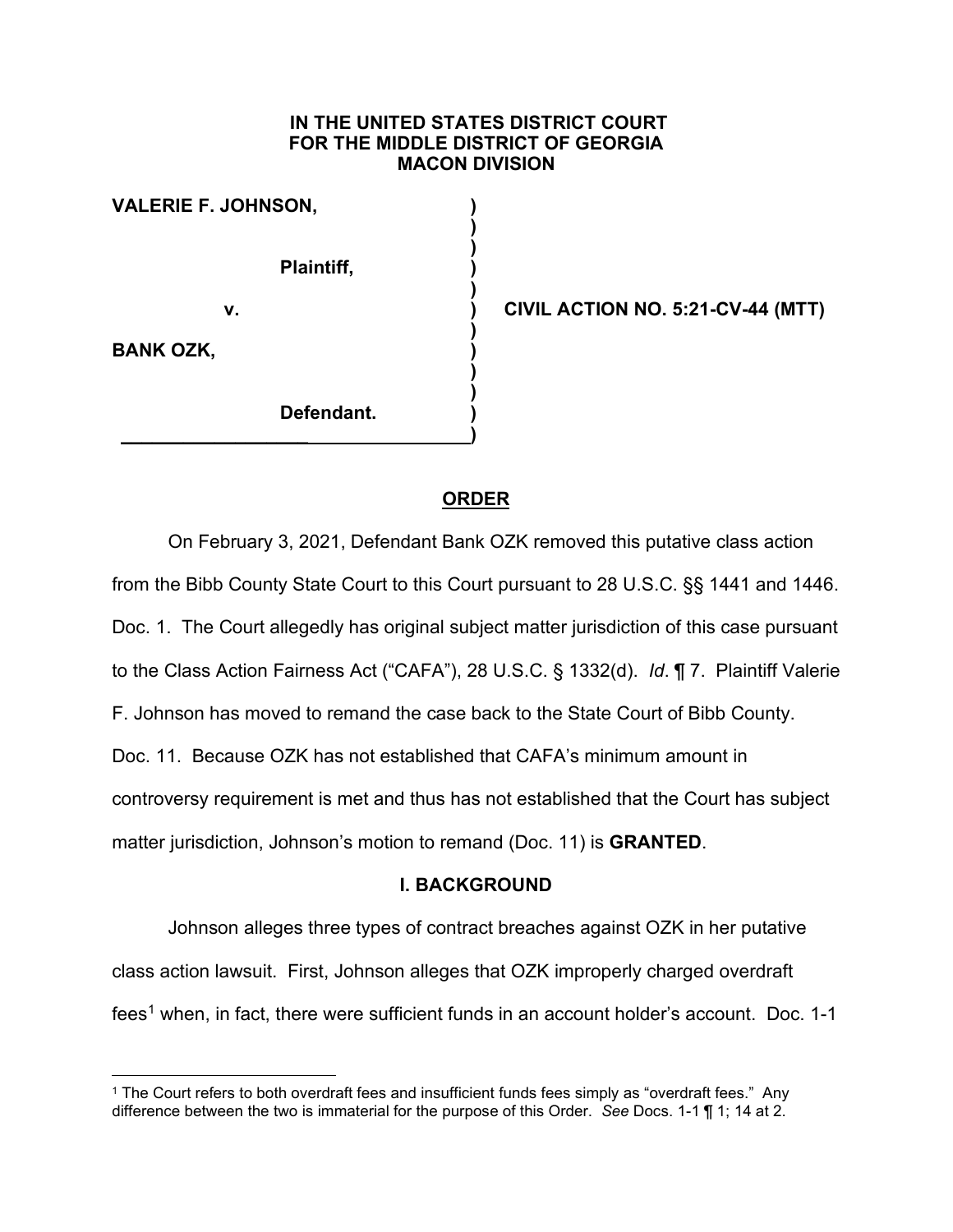¶¶ 8-13. Second, Johnson alleges that OZK improperly charged multiple overdraft fees on single attempted transactions. *Id*. ¶¶ 14-22. For these two claims, Johnson does not allege that *all* overdraft fees were improper; rather, she challenges only the fees assessed when a transaction did not actually overdraft an account and the fees assessed on successive attempts to process a single transaction for which there were insufficient funds. Third, Johnson alleges that OZK improperly charged balance inquiry fees before cash withdrawals from out-of-network ATMs. *Id*. ¶¶ 23-27.

Johnson seeks to certify a class consisting of:

All Georgia citizens residing in the state of Georgia who, on or before July 31, 2018, were charged [overdraft fees] by [OZK] on items that did not overdraw their accounts, or who were charged multiple [overdraft fees] by [OZK] on the same item from an account held with [OZK], or who were charged ATM Fees by [OZK] for balance inquires that preceded a cash withdraw.

*Id*. ¶ 29.

Johnson argues that the Court does not have subject matter jurisdiction over this case because OZK has not established that the amount in controversy exceeds \$5 million, CAFA's jurisdictional threshold. Doc. 11 ¶ 2. Therefore, Johnson argues, the Court should remand the case back to the State Court of Bibb County. *Id*. ¶ 1.

# **II. DISCUSSION**

# **A. Legal Standard**

CAFA states that "[t]he district courts shall have original jurisdiction of any civil action in which the matter in controversy exceeds the sum or value of \$5,000,000,

exclusive of interest and costs, and is a class action in which … Any member of a class of plaintiffs is a citizen of a State different from any defendant." 28 U.S.C. § 1332(d)(2).

The statute also requires that there be at least 100 members of the putative class. 28

-2-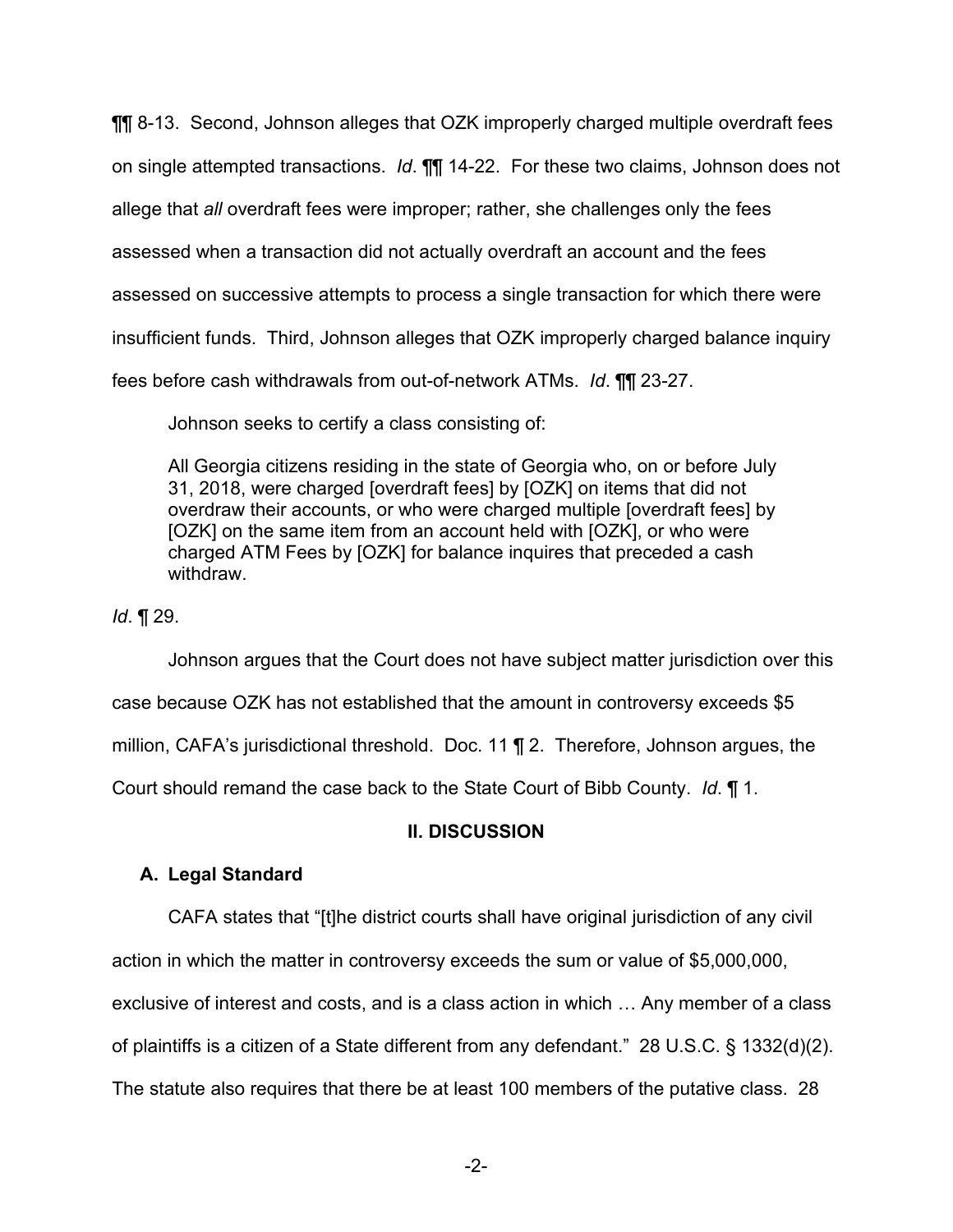U.S.C § 1332(d)(5)(B). Thus, CAFA grants federal courts jurisdiction over class actions if: "(1) any member of the plaintiff class is a citizen of a state different from the state of any defendant, (2) the aggregate amount in controversy exceeds \$5 million, and (3) the proposed plaintiff class contains at least 100 members*." Dudley v. Eli Lilly and Co.*, 778 F.3d 909, 911 (11th Cir. 2014) (citations omitted).

The party seeking to establish federal subject matter jurisdiction bears the burden of showing that each of CAFA elements is satisfied. *Lowery v. Ala. Power Co*., 483 F.3d 1184, 1207-08 (11th Cir. 2007). This includes "establishing the jurisdictional amount by a preponderance of the evidence." *Id.* at 1208. Although at an early stage of litigation there is often nothing but the bare pleadings, the Eleventh Circuit has stated that it may be appropriate to weigh competing evidence filed with a putative class action to determine if the jurisdictional amount in controversy has been met. *Id*. at 1209 n.56. Jurisdiction will be established if the "jurisdictional amount is either stated clearly on the face of the documents before the court[] or readily deducible from them." *Id*. at 1211; *Pretka v. Kolter City Plaza II, Inc.*, 608 F.3d 744, 754 (11th Cir. 2010) (stating a party may make factual allegations "combined with reasonable deductions, reasonable inferences, or other reasonable extrapolations"). It is improper for a court to speculate when determining whether the documents submitted by a party establish the jurisdictional amount. *Lowery,* 483 F.3d at 1220. However, a court need not "suspend reality or shelve common sense in determining whether the face of the complaint … establishes the jurisdictional amount." *Roe v. Michelin N. Am.*, 613 F.3d 1058, 1062 (11th Cir. 2010) (citation omitted).

-3-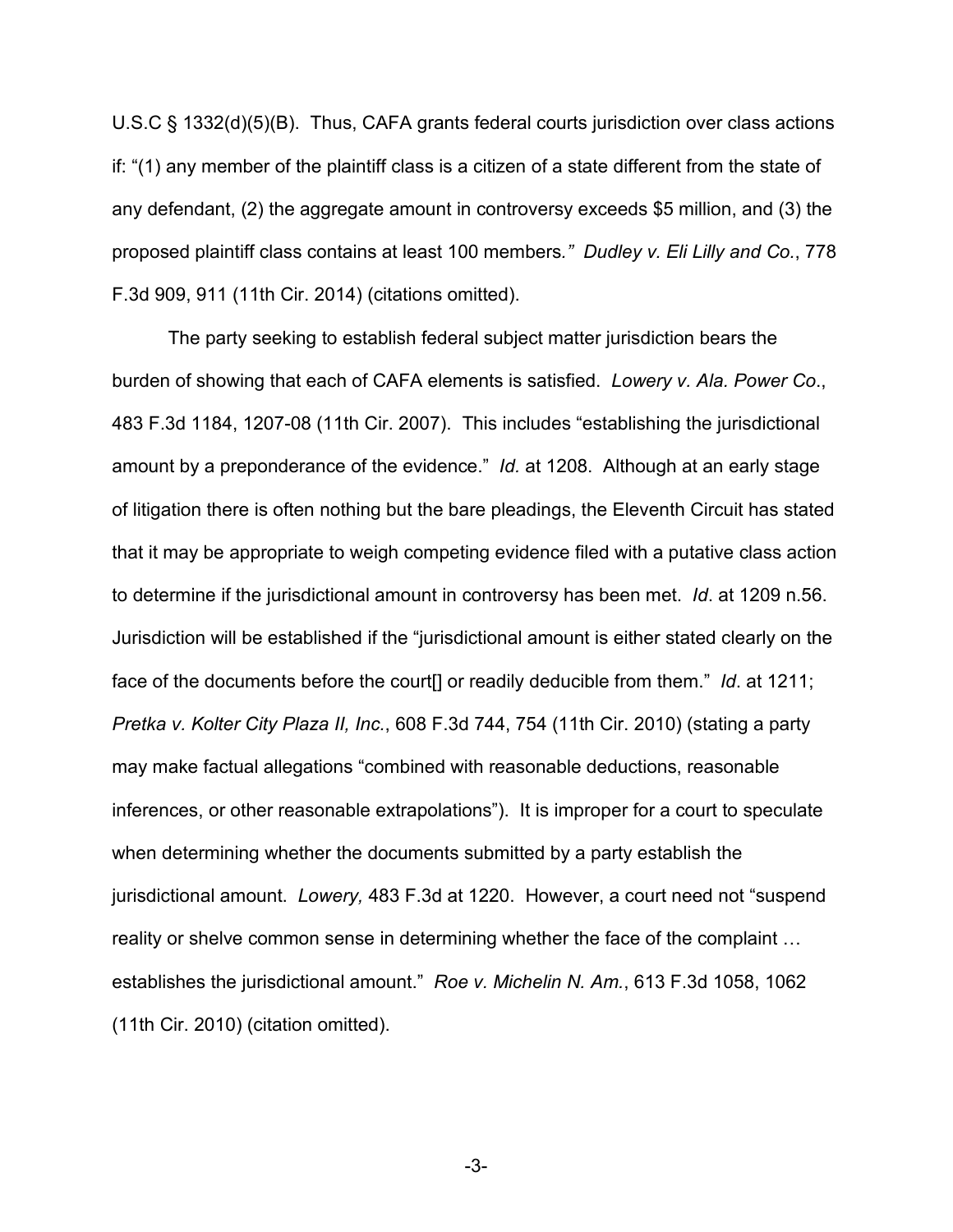#### **B. Amount in Controversy**

Two of CAFA's elements are clearly satisfied and not disputed. Docs. 11; 14 at 1. There is at least minimal diversity of citizenship because Johnson is a resident of Georgia and OZK is a corporation incorporated in Arkansas with its principal place of business also in Arkansas.<sup>[2](#page-3-0)</sup> Doc. 1-1 **[1]** 4-5. Also, the putative class is composed of at least 100 members; Johnson alleges that "thousands of [OZK's] customers throughout Georgia have been subjected to these practices that violated [OZK's] standard form contracts with its customers." *Id*. ¶ 2. Therefore, the only issue relevant to this motion is whether CAFA's amount in controversy requirement is satisfied.

But the complaint does not clearly establish that the jurisdictional amount is met. Thus, the Court must determine whether the minimum amount in controversy is "readily deducible" from the documents before the Court. *Lowery*, 483 F.3d at 1211. To establish the jurisdictional amount, OZK has submitted two affidavits from Cindy Wolfe, the Chief Banking Officer for OZK. First, Wolfe stated that during the applicable time period, OZK "assessed more than \$5,000,000.00 in [overdraft fees] and [out-of-network ATM balance inquiry fees] to its customers with accounts maintained in Georgia." Doc. 1-2 ¶ 10. The second affidavit, submitted after Johnson moved to remand, stated that during the applicable time period, "OZK assessed over \$20,000,000.00 in [overdraft fees] to its customers with accounts maintained in Georgia." Doc. 14-1 ¶ 7.

Johnson argues that Wolfe's affidavits are insufficient to establish the jurisdictional amount because they are not specific to the putative class. Docs. 11  $\P$  1;

<span id="page-3-0"></span><sup>2</sup> In fact, there appears to be complete diversity. However, jurisdiction under 28 U.S.C. § 1332(a) is lacking because the amount in controversy for any one plaintiff would not amount to more than \$75,000. Therefore, OZK relies on CAFA, which allows the putative plaintiffs' claims to be aggregated. *Pretka,* 608 F.3d at 751.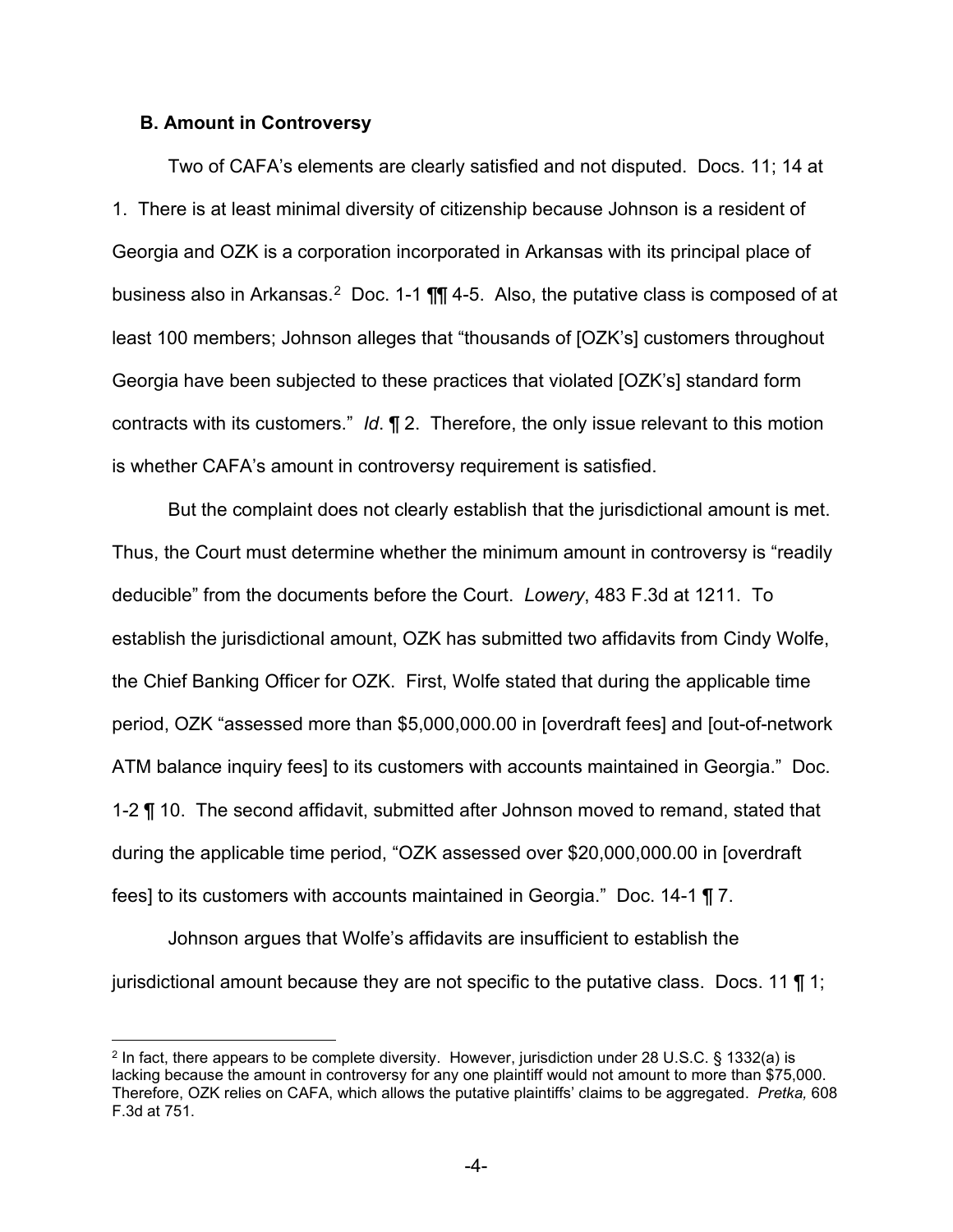19 ¶ 3. First, Wolfe's affidavits do not address the amount of fees OZK charged to customers for balance inquiries *preceding a cash withdrawal* from out-of-network ATMs. Moreover, Wolfe's affidavits make no effort to establish, or even estimate, the percentage or amount of overdraft fees charged *for successive attempts to process a single transaction for which there were insufficient funds* or the percentage or amount of overdraft fees charged *when the transaction did not actually overdraw the account*. [3](#page-4-0) In short, Wolfe's affidavits—the only evidence submitted by OZK—simply establish the *total amount* of overdraft fees assessed during the relevant time period. The affidavits shed no light on the overdraft fees charged for the transactions at issue.

The evidence submitted by Johnson, her recent bank statements, further undercuts OZK's argument that the amount in controversy includes "a vast majority" of its total assessed overdraft fees. Doc. 14 at 7. It appears that Johnson was charged more than forty overdraft fees during a twelve-month period. Doc. 19-1. However, only four of those overdraft charges appear to be alleged contract breaches (one possible overdraft fee assessed when sufficient funds may have been in Johnson's account and three successive charges on single attempted transactions). *Id*. at 10, 24. Accordingly, this limited evidence suggests that most overdraft fees are not in dispute. Of course, Johnson's experience is far from conclusive, but her experience demonstrates the risk of *assuming* anything from Wolfe's affidavits.

<span id="page-4-0"></span><sup>3</sup> OZK argues that the "multiple-presentment theory means that two of three possible [overdraft] fees for every returned item are independently at issue." Doc. 14 at 7. Evidence that the bank regularly charged multiple overdraft fees on a single attempted transaction would have been helpful. However, knowing that multiple fees *possibly* were charged is not. OZK further alleges that Johnson "calls into question the very method by which Bank OZK calculates whether a customer has enough funds." *Id*. Perhaps, but that still does not mean that Johnson alleges every overdraft fee is a contract breach. For example, a single overdraft fee when there were insufficient funds by any method of calculation is not in controversy.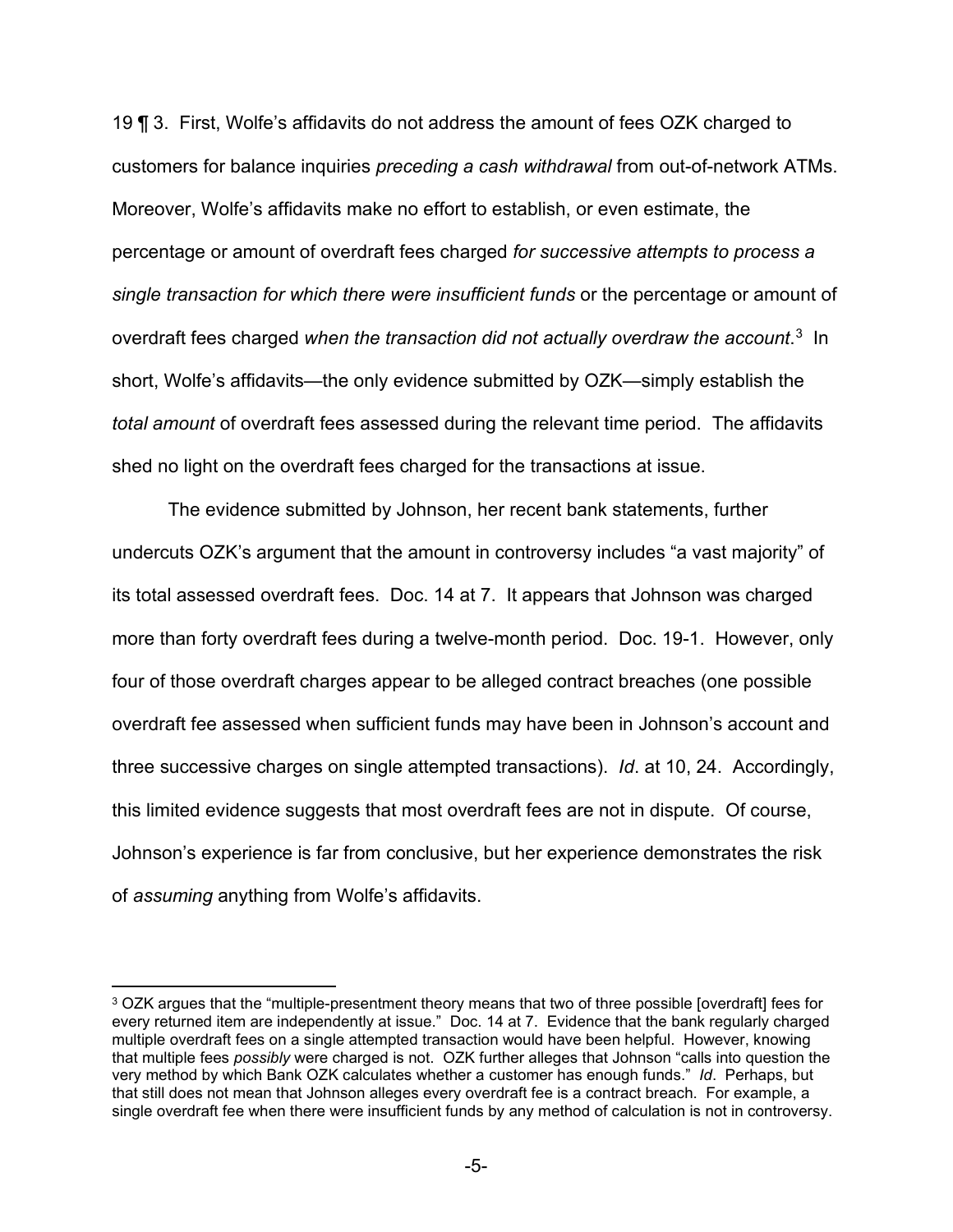This case is similar to *Dudley v. Eli Lilly and Company*, in which the Eleventh Circuit held that the putative class action defendants had failed to show the amount in controversy exceeded \$5 million. *Dudley,* 778 F.3d at 911. The defendants allegedly had failed to make certain incentive/bonus payments to former employees if their employment terminated before a given sales period ended. To establish CAFA's subject matter jurisdiction, the defendants submitted evidence that 922 former employees were potential class members. Then, using the midpoint<sup>[4](#page-5-0)</sup> of a previous year's range of incentive payments and using the plaintiff's allegation that a promised incentive trip was worth \$5,000 per employee, the defendants argued that, in the aggregate, 122 former employees could have lost \$610,000, 339 former employees could have lost \$3,084,900, and 510 former employees could have lost \$6,215,625. *Id*. at 915.

The Eleventh Circuit noted that the complaint did not allege, as the defendants had assumed in their amount in controversy calculation, that all the class members were owed all possible categories of incentives. Further, the evidence establishing the potential amount in controversy "failed to establish even generally the dollar amounts that each of the [former employees] may have been denied in payment incentives as a result of their termination dates." *Id*. at 916. Thus, the Eleventh Circuit held that because the defendant's evidence only established how much each class member "theoretically could have received … the district court was unable to make any 'reasonable inferences and deductions drawn from that evidence to determine whether

<span id="page-5-0"></span><sup>4</sup> The Eleventh Circuit noted that by using the *midpoint* numbers, the defendants had not established whether the potentially withheld incentive payments were realistic compared to what the *average* incentive payments were or realistic compared to what the individual class members had received before.